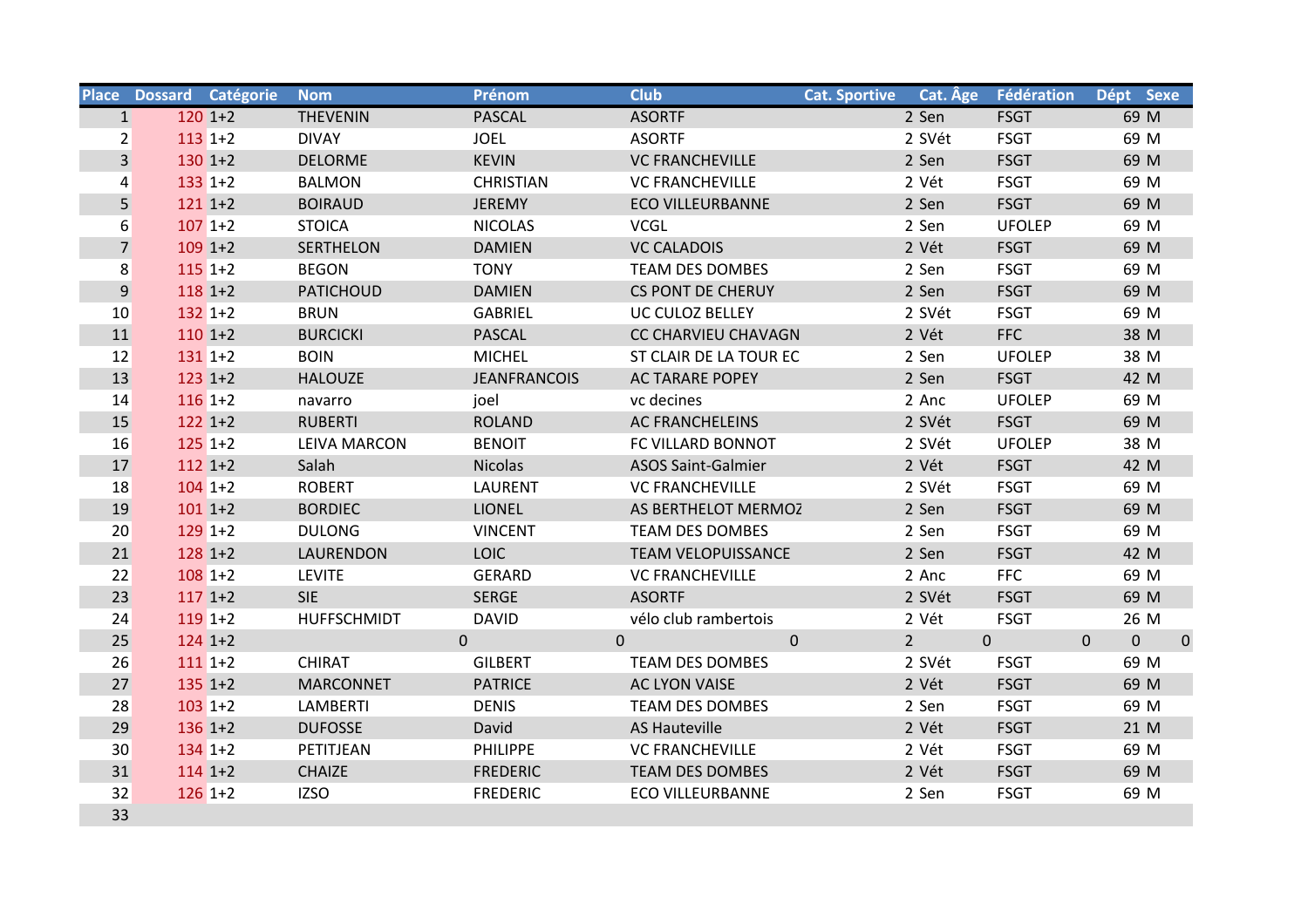|                |                 | Place Dossard Catégorie Nom | Prénom               | <b>Club</b>                  | Cat. Age<br><b>Cat. Sportive</b> | Fédération    | Dépt Sexe |
|----------------|-----------------|-----------------------------|----------------------|------------------------------|----------------------------------|---------------|-----------|
| 1              | 12              | 3 SIMON                     | cédric               | <b>CVAC VIENNE</b>           | 3 Vét                            | <b>UFOLEP</b> | 38 M      |
| $\overline{2}$ | 40              | 3 ORTIZ                     | <b>THOMAS</b>        | <b>VC VAULX EN VELIN</b>     | 3 Sen                            | <b>FSGT</b>   | 69 M      |
| $\overline{3}$ | 20              | 3 DUPUIS                    | <b>JEROME</b>        | <b>CS PONT DE CHERUY</b>     | 3 Vét                            | <b>FSGT</b>   | 69 M      |
| 4              | 38              | 3 HUFFSCHMIDT               | <b>JEREMY</b>        | vélo club rambertois         | 3 Esp                            | <b>FSGT</b>   | 26 M      |
| 5              | 19              | 3 ECHARDOUR                 | <b>CYRILLE</b>       | <b>CS PONT DE CHERUY</b>     | 3 Sen                            | <b>FSGT</b>   | 69 M      |
| 6              | 9               | 3 CHERBLANC                 | <b>FREDERIC</b>      | <b>ECO VILLEURBANNE</b>      | 3 Vét                            | <b>FSGT</b>   | 69 M      |
| $\overline{7}$ | 59              | 3 PECHEUX                   | PIERRE LOUIS         | AC MOULIN A VENT             | 3 Jun                            | <b>FSGT</b>   | 69 M      |
| 8              | 48              | <b>3 FAURE PROST</b>        | <b>LOUISON</b>       | <b>VC TREVOLIEN</b>          | $3$ Jun                          | <b>FSGT</b>   | 69 M      |
| $9\,$          | 10              | 3 BAILLY                    | <b>DIDIER</b>        | <b>VC MAX BAREL</b>          | 3 SVét                           | <b>FSGT</b>   | 69 M      |
| 10             | 22              | 3 BLANDON                   | <b>JEAN BAPTISTE</b> | <b>ST VULBAS VELO SPORT</b>  | 3 Sen                            | <b>UFOLEP</b> | 1 M       |
| 11             | 55              | 3 BORRELY                   | <b>STEPHANE</b>      | <b>EC DUQUESNE OULLINS</b>   | 3 SVét                           | <b>FSGT</b>   | 69 M      |
| 12             | $\mathbf{1}$    | 3 RAIMBEAUX                 | <b>CLAUDE</b>        | <b>FRIOL CLUB TAIN TOURN</b> | 3 Anc                            | <b>FSGT</b>   | 26 M      |
| 13             | 2 <sup>1</sup>  | 3 DE LORENZO                | <b>ERIC</b>          | <b>TEAM DES DOMBES</b>       | 3 SVét                           | <b>FSGT</b>   | 69 M      |
| 14             | $\overline{3}$  | 3 GROS                      | <b>CEDRIC</b>        | <b>VC CORBAS</b>             | 3 Sen                            | <b>FSGT</b>   | 69 M      |
| 15             | 57              | 3 SABY                      | <b>FRANCOIS</b>      | <b>VC VAULX EN VELIN</b>     | 3 Sen                            | <b>FSGT</b>   | 69 M      |
| 16             | 15              | <b>3 VOUILLON</b>           | <b>DAVID</b>         | <b>ECO VILLEURBANNE</b>      | 3 Sen                            | <b>FSGT</b>   | 69 M      |
| 17             | 29              | 3 FRAGNAUD                  | <b>CLEMENT</b>       | <b>VC CORBAS</b>             | 3 Esp                            | <b>FSGT</b>   | 69 M      |
| 18             | 5               | 3 ROCHET                    | <b>OLIVIER</b>       | <b>VC DRUILLAT</b>           | 3 SVét                           | <b>FSGT</b>   | 69 M      |
| 19             | 16              | 3 GOY                       | <b>ALAIN</b>         | ROUE SPORTIVE MEXIMI         | 3 SVét                           | <b>FSGT</b>   | 69 M      |
| 20             | 18              | 3 BALLAND                   | SEBASTIEN            | EC DUQUESNE OULLINS          | 3 Vét                            | <b>FSGT</b>   | 69 M      |
| 21             | 23              | 3 MATTHIEU                  | <b>CAVAILLON</b>     | <b>VC BOURGOIN JALLIEU</b>   | 3 Sen                            | <b>UFOLEP</b> | 38 M      |
| 22             | 58              | 3 FLORI                     | <b>LUCA</b>          | <b>VC CORBAS</b>             | 3 Jun                            | <b>FSGT</b>   | 69 M      |
| 23             | 47              | 3 FERRET                    | <b>BENOIT</b>        | <b>VC TREVOLIEN</b>          | 3 Sen                            | <b>FSGT</b>   | 69 M      |
| 24             | 35              | 3 ARNAUD                    | <b>MICHEL</b>        | <b>VC TREVOLIEN</b>          | 3 SVét                           | <b>FSGT</b>   | 69 M      |
| 25             | 46              | 3 FORGE                     | <b>YANNICK</b>       | <b>VC TREVOLIEN</b>          | 3 Sen                            | <b>FSGT</b>   | 69 M      |
| 26             | $\overline{4}$  | 3 DUCHAMP                   | <b>NORBERT</b>       | <b>VC FRANCHEVILLE</b>       | 3 Vét                            | <b>FSGT</b>   | 69 M      |
| 27             | 56              | 3 CLEMARON                  | <b>YVAN</b>          | <b>VC MAX BAREL</b>          | 3 Vét                            | <b>FSGT</b>   | 69 M      |
| 28             | 62              | 3 BESSIERE                  | <b>JEREMY</b>        | EC PIERRE BENITE ST GEI      | 3 Sen                            | <b>FSGT</b>   | 69 M      |
| 29             | 30 <sup>°</sup> | 3 FRAGNAUD                  | <b>HENRI</b>         | <b>VC CORBAS</b>             | 3 Esp                            | <b>FSGT</b>   | 69 M      |
| 30             | 58              | 3 FLORI                     | <b>LUCA</b>          | <b>VC CORBAS</b>             | $3$ Jun                          | <b>FSGT</b>   | 69 M      |
| 31             | 32              | 3 LEGER                     | ALEXANDRE            | UC CULOZ BELLEY              | 3 Esp                            | <b>FSGT</b>   | 69 M      |
| 32             | 52              | 3 GRENIER                   | <b>ROMAIN</b>        | <b>VIRIAT TEAM</b>           | 3 Vét                            | <b>FSGT</b>   | 69 M      |
| 33             | 51              | 3 BERGERON                  | <b>FABRICE</b>       | <b>VC CORBAS</b>             | 3 Sen                            | <b>FSGT</b>   | 69 M      |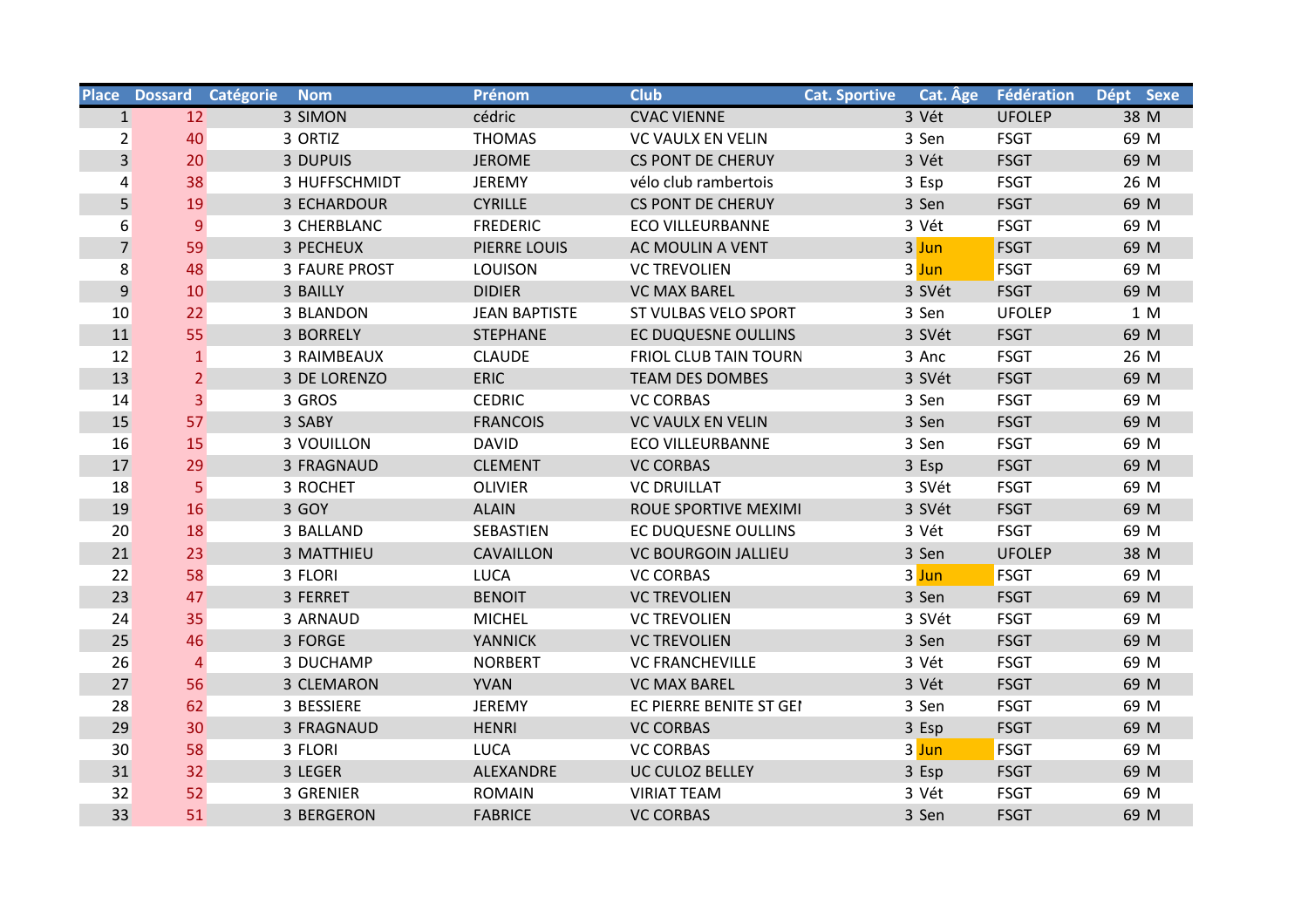| 34 | 25 | 3 BRUN         | <b>MARC</b>        | <b>VC FRANCHEVILLE</b>             | 3 Vét          | <b>FSGT</b>  |              | 69 M           |             |
|----|----|----------------|--------------------|------------------------------------|----------------|--------------|--------------|----------------|-------------|
| 35 | 17 | 3 BALLAND      | <b>DOMINIQUE</b>   | EC DUQUESNE OULLINS                | 3 SVét         | <b>FSGT</b>  |              | 69 M           |             |
| 36 | 61 | 3 SIMEONE      | <b>FRANCK</b>      | EC DUQUESNE OULLINS                | 3 SVét         | <b>FSGT</b>  |              | 69 M           |             |
| 37 | 34 | 3 BERNIN       | SEBASTIEN          | AC MOULIN A VENT                   | 3 Vét          | <b>FSGT</b>  |              | 69 M           |             |
| 38 | 28 | 3 GUILLEMAUD   | <b>REMY</b>        | <b>ECO VILLEURBANNE</b>            | 3 Sen          | <b>FSGT</b>  |              | 69 M           |             |
| 39 | 39 | 3 ODIER        | <b>JEAN PIERRE</b> | <b>VC MAX BAREL</b>                | 3 Vét          | <b>FSGT</b>  |              | 69 M           |             |
| 40 | 43 | 3 ANIA ASENJO  | <b>MIGUEL</b>      | <b>ECO VILLEURBANNE</b>            | 3 Sen          | <b>FSGT</b>  |              | 69 M           |             |
| 41 | 27 | 3 MOREL        | <b>YVONIG</b>      | <b>ECO VILLEURBANNE</b>            | 3 Sen          | <b>FSGT</b>  |              | 69 M           |             |
| 42 | 57 | 3 SABY         | <b>FRANCOIS</b>    | <b>VC VAULX EN VELIN</b>           | 3 Sen          | <b>FSGT</b>  |              | 69 M           |             |
| 43 | 60 | $\overline{3}$ | $\overline{0}$     | $\overline{0}$<br>$\boldsymbol{0}$ | $\overline{3}$ | $\mathbf{0}$ | $\mathbf{0}$ | $\overline{0}$ | $\mathbf 0$ |
| 44 | 33 | 3 BRUNET       | VALENTIN           | UC CULOZ BELLEY                    | 3 Esp          | <b>FSGT</b>  |              | 69 M           |             |
| 45 | 14 | 3 BRICHEN      | <b>BRAHIM</b>      | <b>ECO VILLEURBANNE</b>            | 3 Sen          | <b>FSGT</b>  |              | 69 M           |             |
| 46 |    |                |                    |                                    |                |              |              |                |             |
| 47 |    |                |                    |                                    |                |              |              |                |             |
| 48 |    |                |                    |                                    |                |              |              |                |             |
| 49 |    |                |                    |                                    |                |              |              |                |             |
| 50 |    |                |                    |                                    |                |              |              |                |             |
| 51 |    |                |                    |                                    |                |              |              |                |             |
| 52 |    |                |                    |                                    |                |              |              |                |             |
| 53 |    |                |                    |                                    |                |              |              |                |             |
| 54 |    |                |                    |                                    |                |              |              |                |             |
| 55 |    |                |                    |                                    |                |              |              |                |             |
| 56 |    |                |                    |                                    |                |              |              |                |             |
| 57 |    |                |                    |                                    |                |              |              |                |             |
| 58 |    |                |                    |                                    |                |              |              |                |             |
| 59 |    |                |                    |                                    |                |              |              |                |             |
| 60 |    |                |                    |                                    |                |              |              |                |             |
| 61 |    |                |                    |                                    |                |              |              |                |             |
| 62 |    |                |                    |                                    |                |              |              |                |             |
| 63 |    |                |                    |                                    |                |              |              |                |             |
| 64 |    |                |                    |                                    |                |              |              |                |             |
| 65 |    |                |                    |                                    |                |              |              |                |             |
| 66 |    |                |                    |                                    |                |              |              |                |             |
| 67 |    |                |                    |                                    |                |              |              |                |             |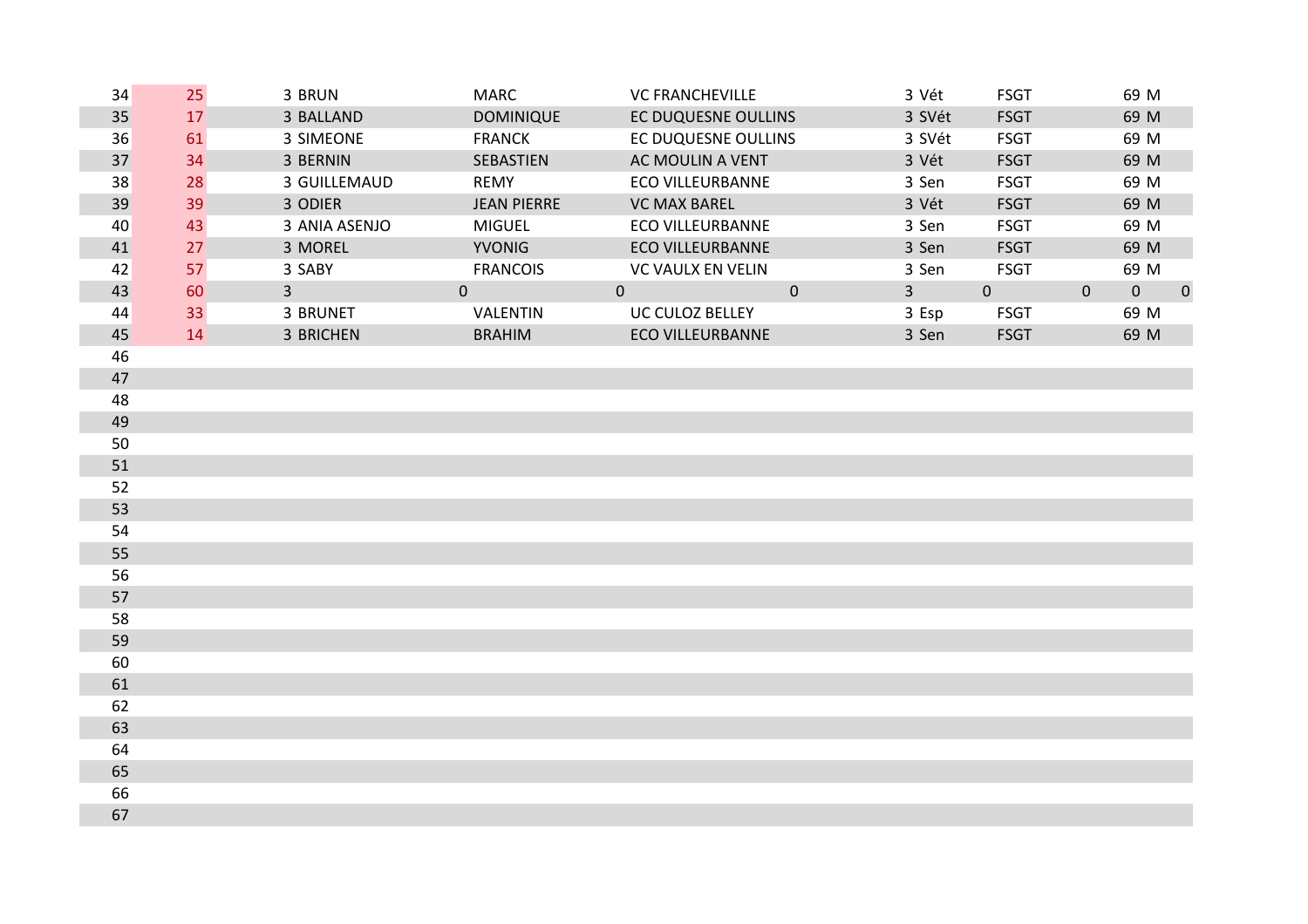|                | Place Dossard Catégorie | <b>Nom</b>          | Prénom             | <b>Club</b>                 | <b>Cat. Sportive</b> | Cat. Age | Fédération    | Dépt Sexe |
|----------------|-------------------------|---------------------|--------------------|-----------------------------|----------------------|----------|---------------|-----------|
| 1              | 9                       | 4 Vernier           | Philippe           | Union cycliste de cognin    |                      | 4 SVét   | <b>FSGT</b>   | 73 M      |
| $\overline{2}$ | 4                       | 4 GIRIN             | <b>BERNARD</b>     | <b>VC FRANCHEVILLE</b>      |                      | 4 Anc    | <b>FSGT</b>   | 69 M      |
| $\overline{3}$ | 36                      | <b>4 VINCENDON</b>  | LOUIS              | <b>CC CHATONNAY ST ANNI</b> |                      | 4 SVét   | <b>FSGT</b>   | 69 M      |
| 4              | 26                      | 4 BARTHELEMY        | <b>THOMAS</b>      | <b>AC FRANCHELEINS</b>      |                      | 4 Sen    | <b>FSGT</b>   | 69 M      |
| 5              | 23                      | <b>4 CHAMPENOIS</b> | <b>SERGE</b>       | Vélo club charantonnay      |                      | 4 SVét   | <b>UFOLEP</b> | 38 M      |
| 6              | $6 \overline{6}$        | 4 BOUVARD           | Jean-Paul          | <b>SC Manissieux</b>        |                      | 4 SVét   | <b>UFOLEP</b> | 69 M      |
| $\overline{7}$ | $\mathbf{1}$            | 4 ROLAND            | <b>THOMAS</b>      | AS BERTHELOT MERMOZ         |                      | $4$ Jun  | <b>FSGT</b>   | 69 M      |
| 8              | 12                      | 4 FRASSANITO        | <b>JEAN CLAUDE</b> | <b>VC BRIGNAIS</b>          |                      | 4 Anc    | <b>FSGT</b>   | 69 M      |
| $\overline{9}$ | 3                       | 4 OCAMPO-GARZON     | <b>CARLOS</b>      | <b>CS PONT DE CHERUY</b>    |                      | 4 Sen    | <b>FSGT</b>   | 69 M      |
| 10             | 21                      | 4 DIARRA            | Sammy              | <b>CVAC VIENNE</b>          |                      | 4 Vét    | <b>UFOLEP</b> | 38 M      |
| 11             | 14                      | 4 BARTHELEMY        | <b>JACQUES</b>     | <b>AC FRANCHELEINS</b>      |                      | 4 Anc    | <b>FSGT</b>   | 69 M      |
| 12             | 28                      | 4 DEYRAIL           | <b>JEAN LUC</b>    | AC MOULIN A VENT            |                      | 4 SVét   | <b>FSGT</b>   | 69 M      |
| 13             | $\overline{7}$          | 4 FAYARD            | René               | <b>ROUE D'OR CHAMBON</b>    |                      | 4 Anc    | <b>FSGT</b>   | 42 M      |
| 14             | 32                      | 4 ROY               | <b>MARTINE</b>     | ROUE SPORTIVE MEXIMI        |                      | 4 Sen    | <b>FSGT</b>   | 69 F      |
| 15             | 5                       | 4 FERRET            | <b>PIERRE YVES</b> | <b>VC TREVOLIEN</b>         |                      | 4 Anc    | <b>FSGT</b>   | 69 M      |
| 16             | 18                      | 4 DEFFARGES         | jérémy             | <b>CVAC VIENNE</b>          |                      | 4 Sen    | <b>UFOLEP</b> | 38 M      |
| 17             | 40                      | 4 LAURIA            | <b>CHRISTOPHE</b>  | <b>VC TREVOLIEN</b>         |                      | 4 Vét    | <b>FSGT</b>   | 69 M      |
| 18             | 25                      | 4 RIOUAL            | <b>YANN</b>        | SAINT DENIS CYCLISTE        |                      | 4 Vét    | <b>FSGT</b>   | 69 M      |
| 19             | 24                      | <b>4 CHATONNIER</b> | <b>LOIC</b>        | <b>VC VAULX EN VELIN</b>    |                      | 4 Sen    | <b>FSGT</b>   | 69 M      |
| 20             | 31                      | 4 MONIN             | <b>THIERRY</b>     | <b>CS PONT DE CHERUY</b>    |                      | 4 Vét    | <b>FSGT</b>   | 69 M      |
| 21             | 10                      | 4 PALARIC           | <b>JOEL</b>        | <b>VC BELLEGARDE</b>        |                      | 4 Anc    | <b>FSGT</b>   | 69 M      |
| 22             | 11                      | 4 CHABANON          | <b>ALAIN</b>       | <b>VC BELLEGARDE</b>        |                      | 4 SVét   | <b>FSGT</b>   | 69 M      |
| 23             | 41                      | 4 ACTIS             | <b>GERARD</b>      | UC CULOZ BELLEY             |                      | 4 Anc    | <b>FSGT</b>   | 69 M      |
| 24             | 38                      | 4 MARTINEZ          | <b>STEPHANE</b>    | <b>VC TREVOLIEN</b>         |                      | 4 Vét    | <b>FSGT</b>   | 69 M      |
| 25             | $\overline{2}$          | 4 ROBERT            | <b>JEAN LOUIS</b>  | <b>VC MAX BAREL</b>         |                      | 4 Anc    | <b>FSGT</b>   | 69 M      |
| 26             | 19                      | 4 FRONTEAU          | jean-marc          | <b>CVAC VIENNE</b>          |                      | 4 SVét   | <b>UFOLEP</b> | 38 M      |
| 27             | 30                      | 4 URBANO            | <b>GREGORY</b>     | <b>TEAM SPORT CHALLENG</b>  |                      | 4 Sen    | <b>FSGT</b>   | 69 M      |
| 28             | 29                      | 4 ANSELME           | <b>DOMINIQUE</b>   | ES JONAGEOIS CYCLO          |                      | 4 Vét    | <b>FSGT</b>   | 69 M      |
| 29             | 39                      | 4 CLAIR             | <b>PHILIPPE</b>    | <b>VC MAX BAREL</b>         |                      | 4 Vét    | <b>FSGT</b>   | 69 M      |
| 30             | 15                      | 4 SERAPHIN          | <b>THIERRY</b>     | <b>TEAM DES DOMBES</b>      |                      | 4 SVét   | <b>FSGT</b>   | 69 M      |
| 31             | 27                      | 4 ZARB              | <b>EDMOND</b>      | <b>AC FRANCHELEINS</b>      |                      | 4 Anc    | <b>FSGT</b>   | 69 M      |
| 32             | 20                      | 4 GOMEZ             | daniel             | <b>CVAC VIENNE</b>          |                      | 4 SVét   | <b>UFOLEP</b> | 38 M      |
| 33             | 34                      | 4 BATTIN            | <b>ALAIN</b>       | <b>VC CALADOIS</b>          |                      | 4 SVét   | <b>FSGT</b>   | 69 M      |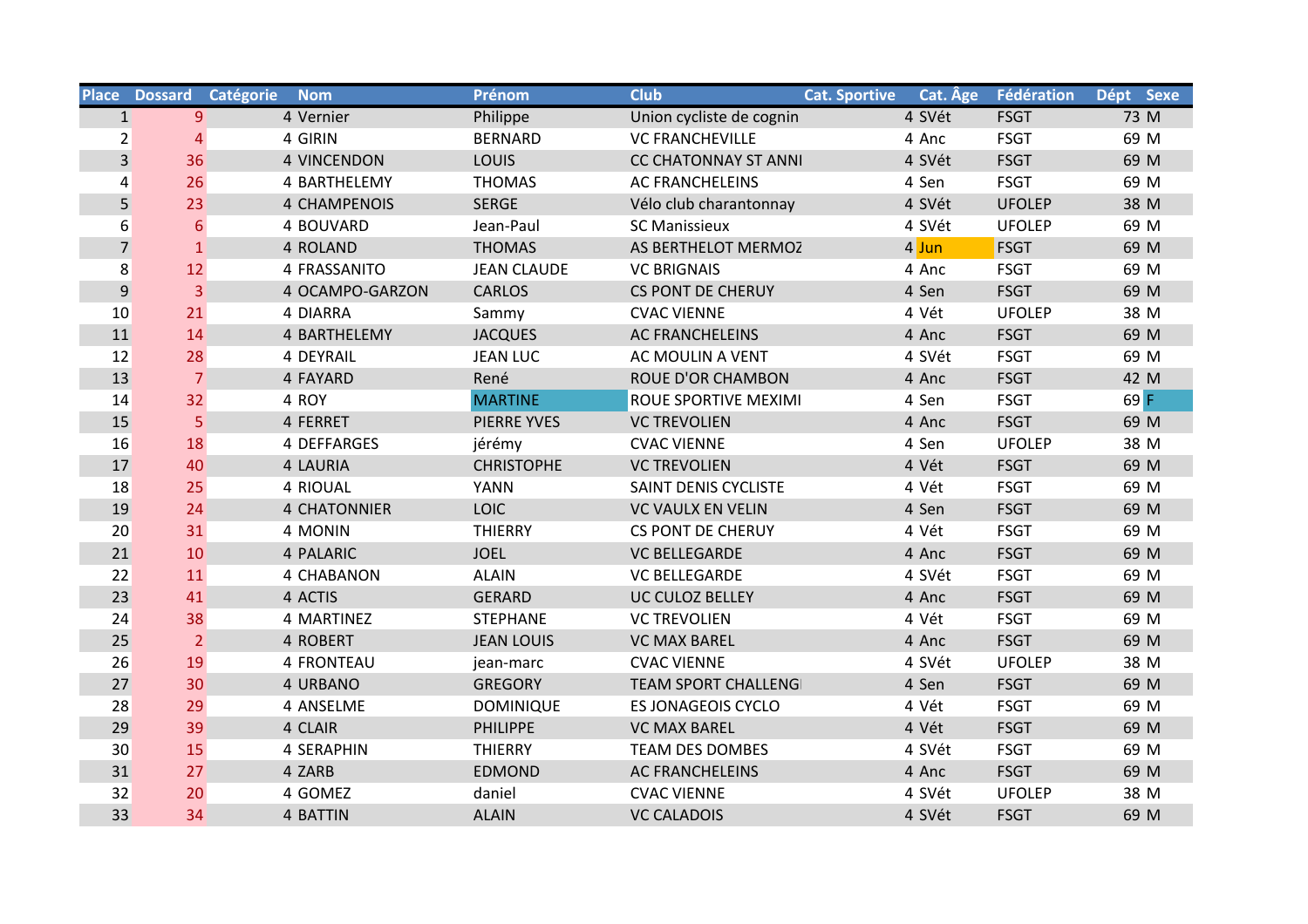| 34     | 33             | 4 BOUCHARDY      | <b>JEAN PAUL</b> | <b>VC DRUILLAT</b> | 4 SVét | <b>FSGT</b>   | 69 M |
|--------|----------------|------------------|------------------|--------------------|--------|---------------|------|
| 35     | 8 <sup>1</sup> | 4 SERRIERE       | <b>BRICE</b>     | VC VAULX EN VELIN  | 4 Cad  | <b>FSGT</b>   | 69 M |
| 36     | 17             | 4 NOVELLI        | olivier          | <b>CVAC VIENNE</b> | 4 SVét | <b>UFOLEP</b> | 38 M |
| 37     | 22             | <b>4 BOUDIER</b> | <b>THOMAS</b>    | <b>VC CORBAS</b>   | 4 Cad  | <b>FSGT</b>   | 69 M |
| 38     |                |                  |                  |                    |        |               |      |
| 39     |                |                  |                  |                    |        |               |      |
| $40\,$ |                |                  |                  |                    |        |               |      |
| 41     |                |                  |                  |                    |        |               |      |
| 42     |                |                  |                  |                    |        |               |      |
| 43     |                |                  |                  |                    |        |               |      |
| 44     |                |                  |                  |                    |        |               |      |
| 45     |                |                  |                  |                    |        |               |      |
| 46     |                |                  |                  |                    |        |               |      |
| 47     |                |                  |                  |                    |        |               |      |
| 48     |                |                  |                  |                    |        |               |      |
| 49     |                |                  |                  |                    |        |               |      |
| 50     |                |                  |                  |                    |        |               |      |
| 51     |                |                  |                  |                    |        |               |      |
| 52     |                |                  |                  |                    |        |               |      |
| 53     |                |                  |                  |                    |        |               |      |
| 54     |                |                  |                  |                    |        |               |      |
| 55     |                |                  |                  |                    |        |               |      |
| 56     |                |                  |                  |                    |        |               |      |
| 57     |                |                  |                  |                    |        |               |      |
| 58     |                |                  |                  |                    |        |               |      |
| 59     |                |                  |                  |                    |        |               |      |
| 60     |                |                  |                  |                    |        |               |      |
| 61     |                |                  |                  |                    |        |               |      |
| 62     |                |                  |                  |                    |        |               |      |
| 63     |                |                  |                  |                    |        |               |      |
| 64     |                |                  |                  |                    |        |               |      |
| 65     |                |                  |                  |                    |        |               |      |
| 66     |                |                  |                  |                    |        |               |      |
| 67     |                |                  |                  |                    |        |               |      |